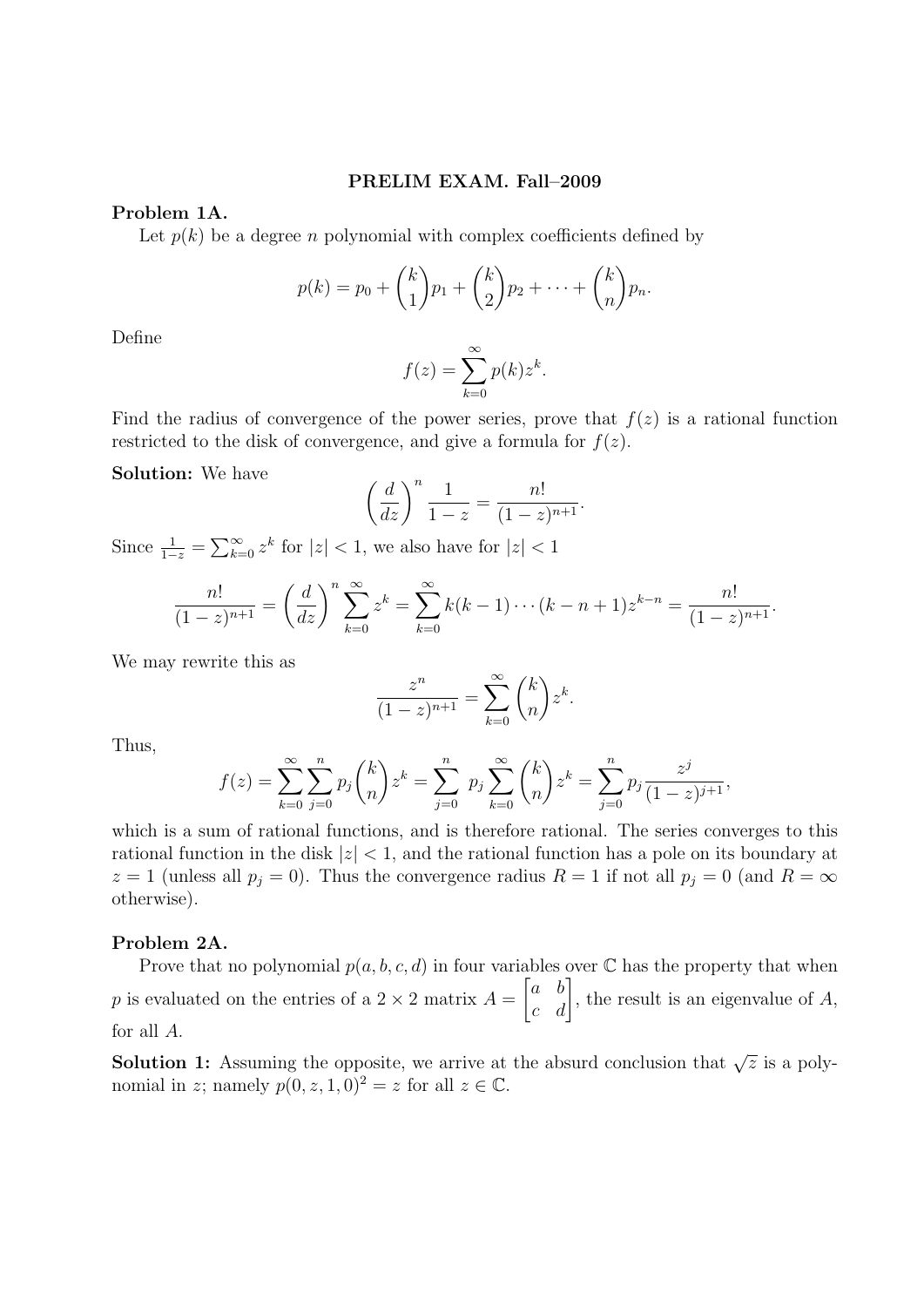**Solution 2:** Suppose p always evaluates to an eigenvalue of A. Then  $q = \text{tr}(A) - p = a+d-p$ evaluates to the other eigenvalue, hence

$$
pq = \det(A) = ad - bc.
$$

We claim that  $det(A)$  is an irreducible polynomial, and therefore either p or q must be constant, contradicting the eigenvalue property (note that  $q$  has the same property). One way to prove that  $ad-bc$  is irreducible is as follows. Since  $ad-bc$  is homogeneous quadratic, its only possible factorization is as a product of linear forms  $\lambda \cdot \mu$ . Since no term of  $ad - bc$ is the square of a variable, none of the four variables occurs in both  $\lambda$  and  $\mu$ . Since none of the variables divides  $ad - bc$ , each of  $\lambda$  and  $\mu$  must have at least two terms, and hence exactly two terms. But this would force  $\lambda \cdot \mu$  to have four terms.

### Problem 3A.

Find

$$
\int_{|z|=2} \frac{1}{\cos z} dz,
$$

where the integral is taken with respect to the counterclockwise (positively oriented) parameterization of the circle  $|z|=2$ .

**Solution:** The integral must be invariant under changing z to  $-z$ , as this fixes the contour, but this change of variable also changes the sign of the integrand, so the integral is zero. It is also possible to do this question by adding up the residues at  $\pm \pi i/2$ .

### Problem 4A.

Let p, n be positive integers with p prime. Let  $G = GL_n(F_p)$  be the group of invertible  $n \times n$  matrices over the field with p elements. Let  $U \subset G$  be the subgroup consisting of upper triangular matrices with all diagonal entries equal to 1. Prove that every p-subgroup of  $G$  is conjugate to a subgroup of  $U$ .

**Solution:** By Sylow's theorems it suffices to show that  $U$  is a Sylow p-subgroup of  $G$ . The above-diagonal entries of a matrix  $X \in U$  may be chosen arbitrarily in  $F_p$ , so U has order  $p^{\binom{n}{2}}$ . The order of G is

$$
(p^{n}-1)(p^{n}-p)\cdots(p^{n}-p^{n-1})=p^{\binom{n}{2}}(p^{n}-1)(p^{n-1}-1)\cdots(p-1),
$$

whose p-power factor is clearly  $p^{n \choose 2}$ , as desired. The formula for the order of G can be derived as follows. We may choose the rows of a matrix  $Y \in G$  in succession, where the k-th row is arbitrary, provided it does not belong to the  $(k-1)$ -dimensional subspace spanned by the previously chosen rows (note that this procedure preserves the inductive hypothesis that the chosen rows are linearly independent). This gives  $p^{n} - p^{k-1}$  choices for the k-th row. Now take the product over  $k$  from 1 to  $n$ .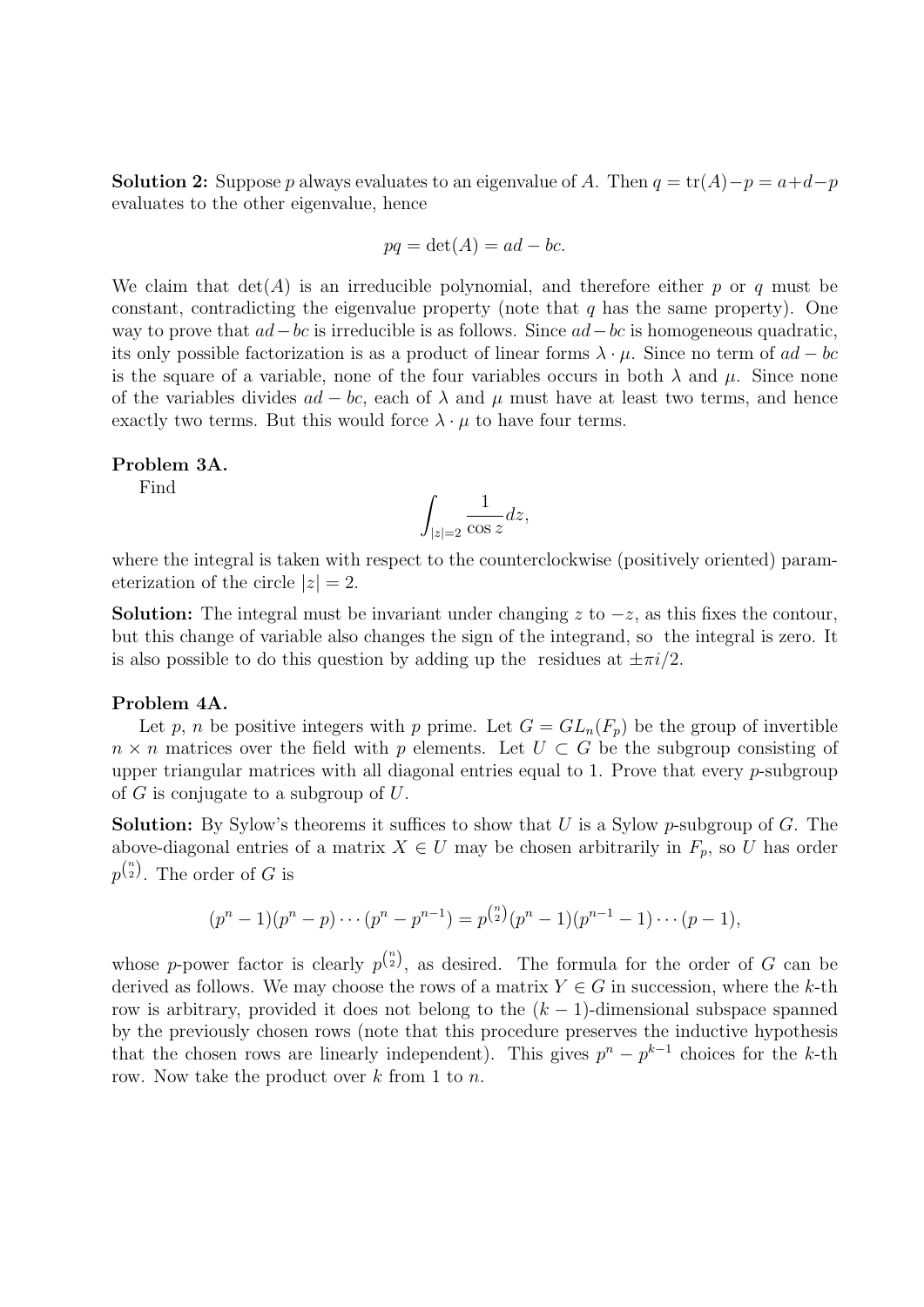#### Problem 5A.

Is it possible to find two closed and connected subsets A and B in  $\mathbb{R}^2$  such that

$$
A + B = \{(x_1 + x_2, y_1 + y_2) \in \mathbb{R}^2 \mid (x_1, y_1) \in A, (x_2, y_2) \in B\}
$$

is not closed?

**Solution:** Yes; take A to be the x-axis and B to be one of the components of  $xy = 1$ , so that  $A + B$  is an open half-plane  $(y > 0$  or  $y < 0$ .

# Problem 6A.

For 
$$
n \ge 1
$$
, prove that  $a_n + \frac{1}{a_{n-1} + \frac{1}{\cdots + \frac{1}{a_0}}} = \frac{\Delta_n}{\Delta_{n-1}},$   
\n $\cdots + \frac{1}{a_1 + \frac{1}{a_0}}$   
\nwhere  $\Delta_n = \begin{vmatrix}\na_0 & 1 & 0 & \cdots & 0 \\
-1 & a_1 & 1 & \cdots & 0 \\
\vdots & \vdots & \ddots & \vdots & \vdots \\
0 & \cdots & -1 & a_{n-1} & 1 \\
0 & \cdots & 0 & -1 & a_n\n\end{vmatrix}$ .

**Solution:** Using the cofactor expansion with respect to the last row, we find that  $\Delta_n =$  $a_n\Delta_{n-1} + \Delta_{n-2}$ . Dividing by  $\Delta_{n-1}$ , we get:

$$
\Delta_n/\Delta_{n-1} = a_n + \frac{1}{\Delta_{n-1}/\Delta_{n-2}}.
$$

The required result follows by induction on n since it obviously holds for  $n = 1$ .

#### Problem 7A.

If f is a meromorphic function which has a pole of order 1 at  $z_0$  show that

$$
\frac{f'''(z)}{f'(z)} - \frac{3}{2} \left( \frac{f''(z)}{f'(z)} \right)^2
$$

can be extended to a holomorphic function at  $z_0$ .

**Solution:** If  $f(z) = az^{-1} + holomorphic$ , then  $f' = -az^{-2}(1 + z^2 \times holomorphic)$ ,  $f'' = 2az^{-3}(1 + z^3 \times holomorphic),$   $f''' = -6az^{-4}(1 + z^4 \times holomorphic).$  Therefore  $f'''/f' = 6z^{-2} + holomorphic$ , and  $f''/f' = -2z^{-1} + z \times (holomorphic)$ , so  $(f''/f')^2 = 4z^{-2} + holomorphic$ . The result follows from this.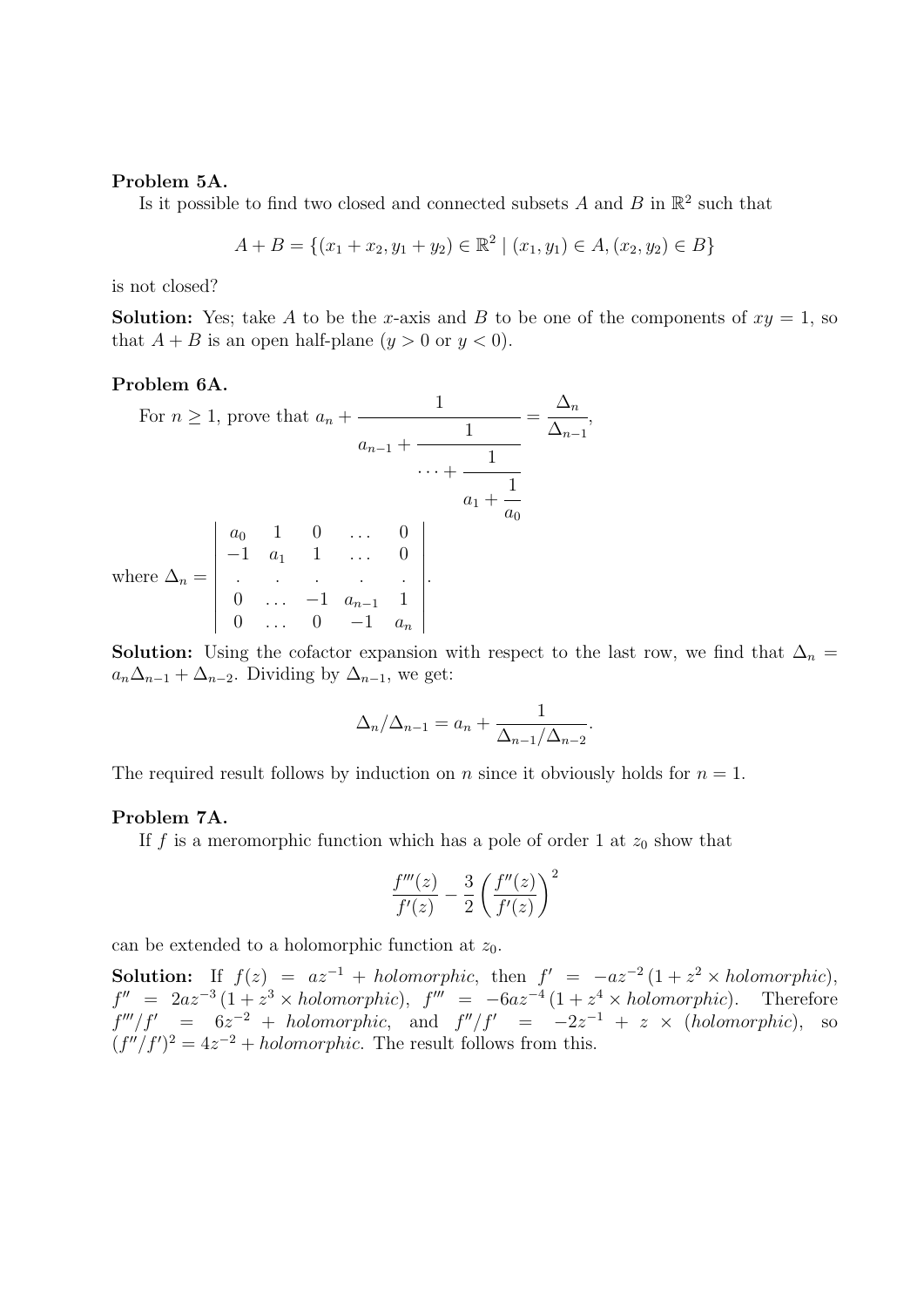### Problem 8A.

Find the number of elements a in the ring  $R = \mathbb{Z}/6464\mathbb{Z}$  such that  $a = x^5$  for some  $x \in R$ .

**Solution:** By the Chinese Remainder Theorem,  $R \cong (\mathbb{Z}/64\mathbb{Z}) \times (\mathbb{Z}/101\mathbb{Z})$ . Since 101 is prime, the multiplicative group  $(\mathbb{Z}/101\mathbb{Z})^{\times}$  is cyclic of order 100. Its subgroup of fifth powers has order 20. Including 0, this gives 21 fifth powers in  $\mathbb{Z}/101\mathbb{Z}$ . The multiplicative group  $(\mathbb{Z}/64\mathbb{Z})^{\times}$  has order 32. Since 32 is coprime to 5, every element of  $(\mathbb{Z}/64\mathbb{Z})^{\times}$  is a fifth power. The non-invertible elements of  $\mathbb{Z}/64\mathbb{Z}$  belong to the ideal (2), hence their fifth powers belong to  $(2^5)$ . This shows that the only non-invertible fifth powers in  $\mathbb{Z}/64\mathbb{Z}$  are  $\{0, 32\}$ , giving a total of 34 fifth powers in  $\mathbb{Z}/64\mathbb{Z}$ . Hence there are  $21 \times 34 = 714$  fifth powers in R.

#### Problem 9A.

Show that

$$
\lim_{n \to \infty} \left( 1 + \frac{z}{n} \right)^n = e^z
$$

uniformly on compact subsets of C.

**Solution:** Since  $log(1 + u)$  is holomorphic for  $|u| < 1$  and has Taylor expansion at 0 is  $\sum_{k\geq 1}(-1)^{k+1}u^{k}/k$ , we infer for  $|u|\leq 1/2$  that

$$
|\log(1+u) - u| \le C|u|^2
$$

for some constant C. If  $n > 2N$  and  $|z| \leq N$  this gives  $\left| \log \left(1 + \frac{z}{n}\right) - \frac{z}{n}\right|$  $\left|\frac{z}{n}\right| \leq CN^2n^{-2}$  and  $\left|\log\left(1+\frac{z}{n}\right)^n-z\right|\le CN^2n^{-1}$ . On the other hand, since  $\left|\sum_{k>0} a^k/k!\right| \le \sum_{k>0} |a|^k/k!$ , we have  $|e^a - 1| \le e^{|a|} - 1$ . Hence if  $n > 2N$  and  $|z| \le N$  we find

$$
\left| \left( 1 + \frac{z}{n} \right)^n - e^z \right| = |e^z| \cdot \left| e^{\log \left( 1 + \frac{z}{n} \right)^n - z} - 1 \right| \le e^N \cdot \left( e^{CN^2 n^{-1}} - 1 \right)
$$

so that  $\lim_{n\to\infty} \left| \left(1+\frac{z}{n}\right)^n - e^z \right| = 0$  uniformly for  $|z| \leq N$ .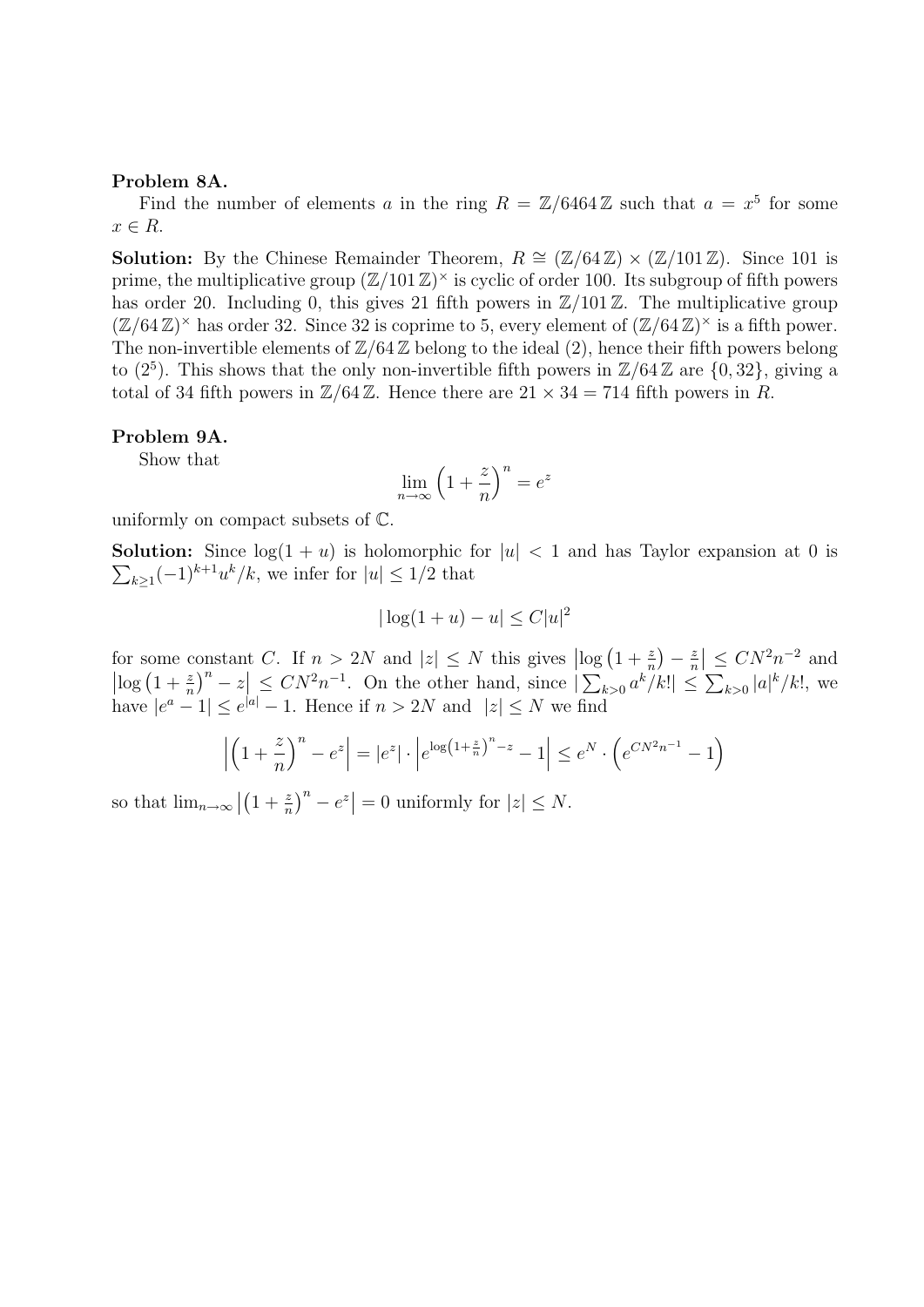### Problem 1B.

Find the real values of  $\beta$  for which the following limit exists and is finite:

$$
\lim_{R \to \infty} \int_1^R x^2 \cos(x^\beta) dx.
$$

**Solution:** When  $\beta \leq 0$ ,  $\cos(x^{\beta})$  tends to a positive limit as  $x \to \infty$ , and hence

$$
\lim_{R \to \infty} \int_1^R x^2 \cos(x^\beta) dx = \infty.
$$

When  $\beta > 0$ , write the integral as  $I(R) := \beta^{-1} \int_1^R x^{3-\beta} dx \sin(x^{\beta})$ . When  $0 < \beta \le 3$ , the limit does not exist, since the differences  $I((2\pi k + \pi/2)^{1/\beta}) - I((2\pi k - \pi/2)^{1/\beta})$  do not tend to 0 as  $k \to \infty$ . When  $\beta > 3$ , integration by parts shows that

$$
I(R) = \text{const} + \text{const } R^{3-\beta} \sin(R^{\beta}) + \text{const} \int_{1}^{R} x^{2-\beta} \sin(x^{\beta}) dx.
$$

The integral on the right has a limit since  $sin(x^{\beta})$  is bounded, and  $\int_1^{\infty} x^{2-\beta} dx$  converges absolutely when  $2-\beta < -1$ . The finite terms have a limit since  $R^{3-\beta} \to 0$ . Therefore, when  $\beta > 3$ , the limit of  $I(R)$  exists and is finite.

#### Problem 2B.

Let P be a square matrix over  $\mathbb R$  such that  $P^T P = P$ . Prove that there exists a matrix A such that  $A^T A$  is invertible and  $P = A(A^T A)^{-1} A^T$ .

**Solution:** For any matrix A with linearly independent columns,  $A<sup>T</sup>A$  is invertible, and  $A(A^T A)^{-1}A^T$  is the matrix of the orthogonal projection on the column space of A. (Indeed, the null space of  $A<sup>T</sup>$  is the orthogonal complement to the column space of A, and for every x from the column space of A we have  $x = Az$  for some z, an hence  $A(A^T A)^{-1} A^T x = Az = x$ . Taking A to be a matrix whose columns are a basis of the column space of  $P$ , we have only to prove that  $P$  is the matrix of an orthogonal projection (necessarily onto its own column space). In other words, we must show that  $x - Px$  is orthogonal to Py for all vectors x, y. But  $(x - Px)^T P y = x^T (P - P^T P) y = 0$  by the hypothesis. (Another way:  $P^T P = P$  implies that  $P^T = (P^T P)^T = P^T P = P$ , i.e. P is a self-adjoint idempotent:  $P^2 = P$ .)

#### Problem 3B.

Prove that the function  $f(z) = \frac{z}{(1-z)^2}$  is injective on the disk  $B_1(0) = \{z \in \mathbb{C} \mid |z| < 1\}.$ Find the Taylor series about  $z = 0$ , and determine its radius of convergence. What is the maximal disk  $B_r(0) = \{w \in \mathbb{C} \mid |w| < r\}$  such that  $B_r(0) \subset f(B_1(0))$ ?

**Solution:** Suppose that  $f(z_1) = f(z_2)$ , where  $|z_i| < 1$ . Then  $\frac{z_1}{(1-z_1)^2} = \frac{z_2}{(1-z_2)^2}$  $\frac{z_2}{(1-z_2)^2}$ , and crossmultiplying, we have  $z_1(1-z_2)^2 = z_2(1-z_1)^2$ . Thus,  $z_1 - z_2 = z_2z_1^2 - z_1z_2^2 = z_1z_2(z_1 - z_2)$ . If  $z_1 \neq z_2$ , then dividing we see that  $1 = z_1z_2$ , which is impossible since then we would have  $1 = |z_1z_2| = |z_1||z_2| < 1$ , a contradiction. So  $z_1 \neq z_2$ , and  $f(z)$  is thus injective on  $B_1(0)$ .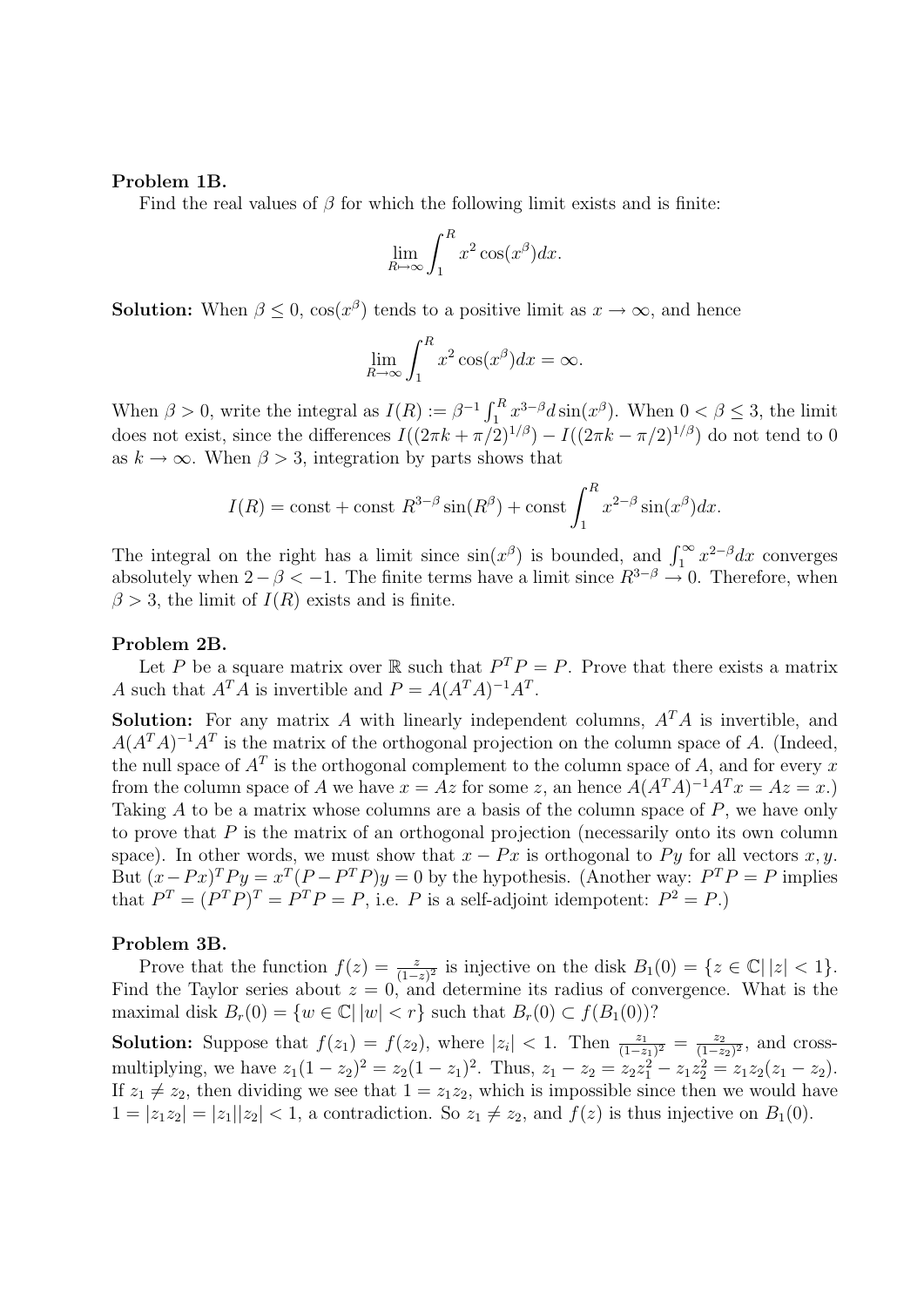Noting that  $f(z) = \frac{z-1+1}{(1-z)^2} = \frac{-1}{1-z} + \frac{1}{(1-z)^2}$  $\frac{1}{(1-z)^2}$ , and that  $\frac{1}{(1-z)^2} = \frac{1}{1-z}$  $\frac{1}{1-z}$ ' =  $(1+z+z^2+\cdots)'$  =  $1+2z+3z^2+\cdots$ , we have  $f(z) = -1-z-z^2-\cdots+1+2z+3z^2+\cdots = z+2z^2+3z^3+\cdots$ . The radius of convergence is 1, since  $f(z)$  has a pole at 1, and is analytic on  $B_1(0)$ .

Note that for  $|z| = \rho < 1$ , we have  $|f(z)| =$ z  $\left|\frac{z}{(1-z)^2}\right| \ge \rho/(1+\rho)^2$ , since  $|1-z| \le 1+|z| \le$  $1 + \rho$ , and this is an equality if  $z = -\rho$ . Thus, the disk  $B_{\rho/(1+\rho)^2}(0)$  lies outside of the curve  $f(\rho e^{i\theta}), 0 \leq \theta < 2\pi$ . Let  $|a| < 1/4$ , and choose  $0 < \rho < 1$  such that  $|a| < \rho/(1+\rho)^2$ , which we may do since  $\lim_{\rho \to 1} \rho/(1+\rho)^2 = 1/4$ . The integral  $\frac{1}{2\pi i} \int_{|z|=\rho}$  $f'(z)$  $\frac{f'(z)}{f(z)-a}$ dz gives the multiplicity  $|\{z|f(z) = a, |z| < \rho\}$  by the argument principle. Since f is injective,  $f(0) = 0$ , and  $B_{\rho/(1+\rho)^2}$  lies in the complement of the contour  $f(\rho e^{i\theta})$ , we see that there exists  $|z| < \rho$ ,  $f(z) = a$ .

### Problem 4B.

Determine the number of rotationally distinct colorings by two colors of the edges of a regular tetrahedron T.

**Solution 1:** The number of colorings with  $0, 1, 2, 3, 4, 5, 6$  red edges is  $1, 1, 2, 4, 2, 1, 1$ . Total 12.

Solution 2: According to Cauchy's theorem, the number of orbits of a finite group (of 12 rotations of the tetrahedron in this case) on a finite set (of all 2-color colorings of the edges) is equal to the average number of fixed points of group elements. A rotation g permutes the edges, and in the cycle decomposition of this permutation, the edges of the same cycle must have the same color for the coloring to be fixed by g, and vice versa. The identity rotation has 6 cycles (of length 1), each of the 8 rotations through the angle 120◦ has 2 cycles (of length 3 each), and each of the 3 rotations by  $180°$  has 4 cycles (of lengths 1,1,2,2). Thus, the average number of fixed points is

$$
\frac{1}{12} \left( 1 \times 2^6 + 8 \times 2^2 + 3 \times 2^4 \right) = \frac{144}{12} = 12.
$$

#### Problem 5B.

Solve the differential equation

 $xy' + y = y^2$ 

with initial condition  $y(1) = 2$ .

**Solution:** Separation of variables gives  $dx/x = dy/(y^2 - y)$ , and integrating both sides of this gives  $\log x = \log(y-1) - \log(y) + c$ , or  $y = 1/(Kx+1)$ , so using the initial condition we get  $y = 2/(2 - x)$ .

## Problem 6B.

Let  $\langle z, w \rangle = \sum z_i \overline{w}_i$  be the Hermitian dot product on  $\mathbb{C}^n$ , and let A be a normal linear operator on  $\mathbb{C}^n$ , i.e.  $A^*A = AA^*$  where  $A^* = \overline{A}^t$  is Hermitian adjoint to A. Prove that the set of complex numbers

$$
\Lambda_A := \{ \langle Az, z \rangle \mid z \in \mathbb{C}^n, \langle z, z \rangle = 1 \}
$$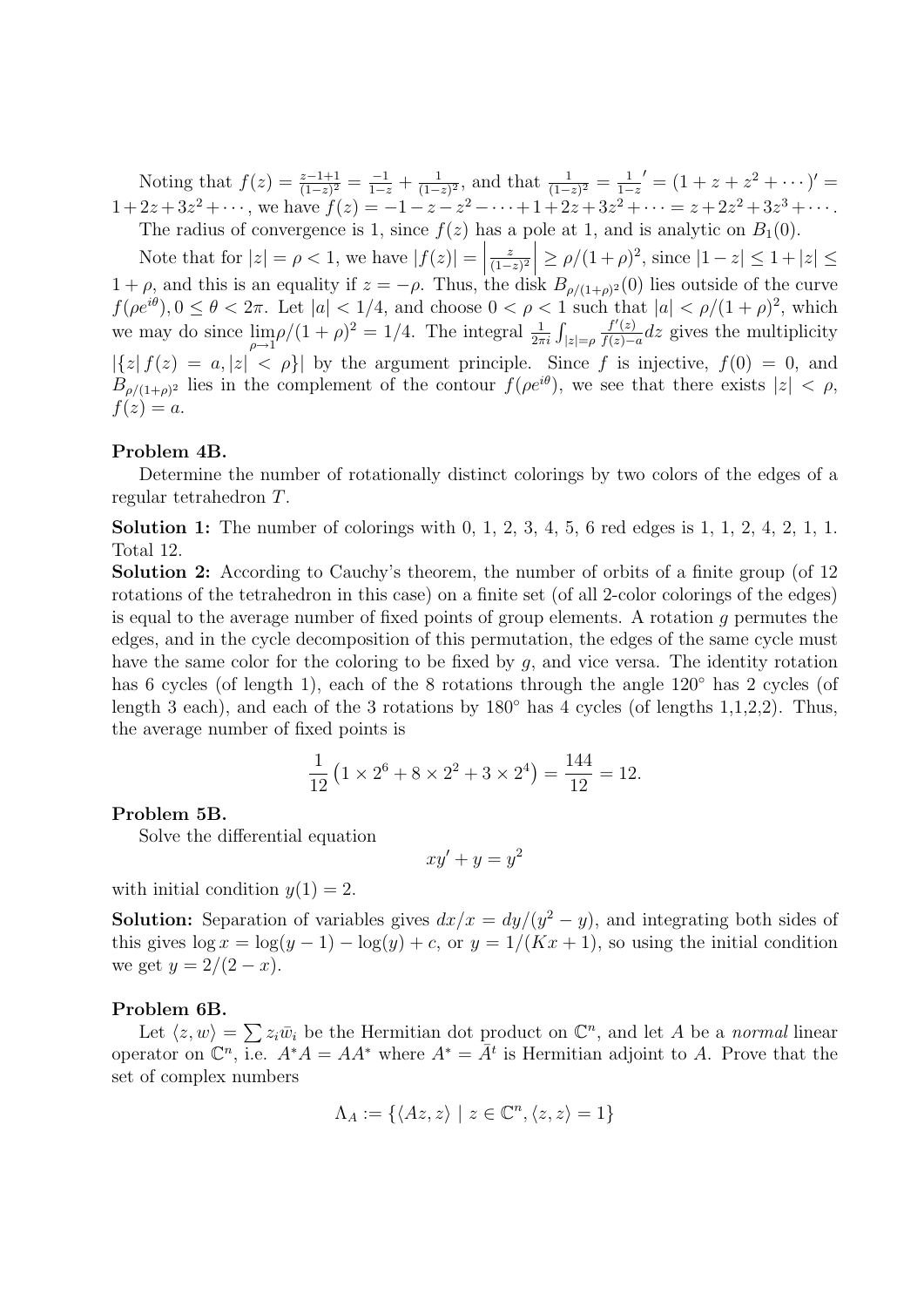is a convex polygon.

Solution: According to the orthogonal diagonalization theorem, a normal operator has an Hermitian orthonormal basis of eigenvectors. In such a basis,  $\langle Az, z \rangle = \sum \lambda_i |z_i|^2$ , where  $\lambda_i$ are the eigenvalues of A, while  $\langle z, z \rangle = 1$  becomes  $\sum |z_i|^2 = 1$ . This shows that  $\Lambda_A$  coincides with the convex hull of the finite set  $\lambda_1, \ldots, \lambda_n$  of eigenvalues of A.

### Problem 7B.

Suppose  $\alpha$  is a complex number,  $|\alpha| \neq 1$ . Compute

$$
\int_0^{2\pi} \frac{d\theta}{1 - 2\alpha \cos \theta + \alpha^2}
$$

by integrating  $(z - \alpha)^{-1}(z - \alpha^{-1})^{-1}$  over the unit circle.

**Solution:** Parameterize the unit circle C by  $z(\theta) = e^{i\theta}$ ,  $\theta \in [0, 2\pi]$ . Then  $z'(\theta) = ie^{i\theta} =$  $iz(\theta)$ , and we have  $\cos \theta = \frac{1}{2}$  $\frac{1}{2}(e^{i\theta}+e^{-i\theta})=\frac{1}{2}(z+z^{-1}).$  We also have  $d\theta=-idz/z$ , so we have

$$
\int_0^{2\pi} \frac{d\theta}{1 - 2\alpha \cos \theta + \alpha^2} = \int_C \frac{-i dz/z}{1 - \alpha(z + z^{-1}) + \alpha^2} = \int_C \frac{i dz \alpha^{-1}}{z^2 - (\alpha + \alpha^{-1})z + 1}
$$

$$
= \frac{i}{\alpha} \int_C \frac{dz}{(z - \alpha)(z - \alpha^{-1})}.
$$

If  $\alpha = 0$ , then

$$
\int_0^{2\pi} \frac{d\theta}{1 - 2\alpha \cos \theta + \alpha^2} = \int_0^{2\pi} d\theta = 2\pi = \frac{2\pi}{1 - \alpha^2}.
$$

If  $0 < |\alpha| < 1$ , then  $\frac{1}{z-\alpha^{-1}}$  is analytic inside C since  $|\alpha^{-1}| > 1$ , so by Cauchy's integral formula, we have

$$
i\alpha^{-1} \int_C \frac{(z - \alpha^{-1})^{-1} dz}{z - \alpha} = i\alpha^{-1} \frac{2\pi i}{\alpha - \alpha^{-1}} = \frac{2\pi}{1 - \alpha^2}.
$$

If  $|\alpha| > 1$ , then exchanging the roles of  $\alpha$  and  $\alpha^{-1}$ , we have

$$
i\alpha^{-1} \int_C \frac{(z-\alpha)^{-1}dz}{z-\alpha^{-1}} = i\alpha^{-1} \frac{2\pi i}{\alpha^{-1} - \alpha} = \frac{2\pi}{\alpha^2 - 1}.
$$

So we have for  $|\alpha| \neq 1$ :

$$
\int_0^{2\pi} \frac{d\theta}{1 - 2\alpha \cos \theta + \alpha^2} = \frac{2\pi}{\alpha^2 - 1} \cdot \frac{|\alpha| - 1}{||\alpha| - 1|}.
$$